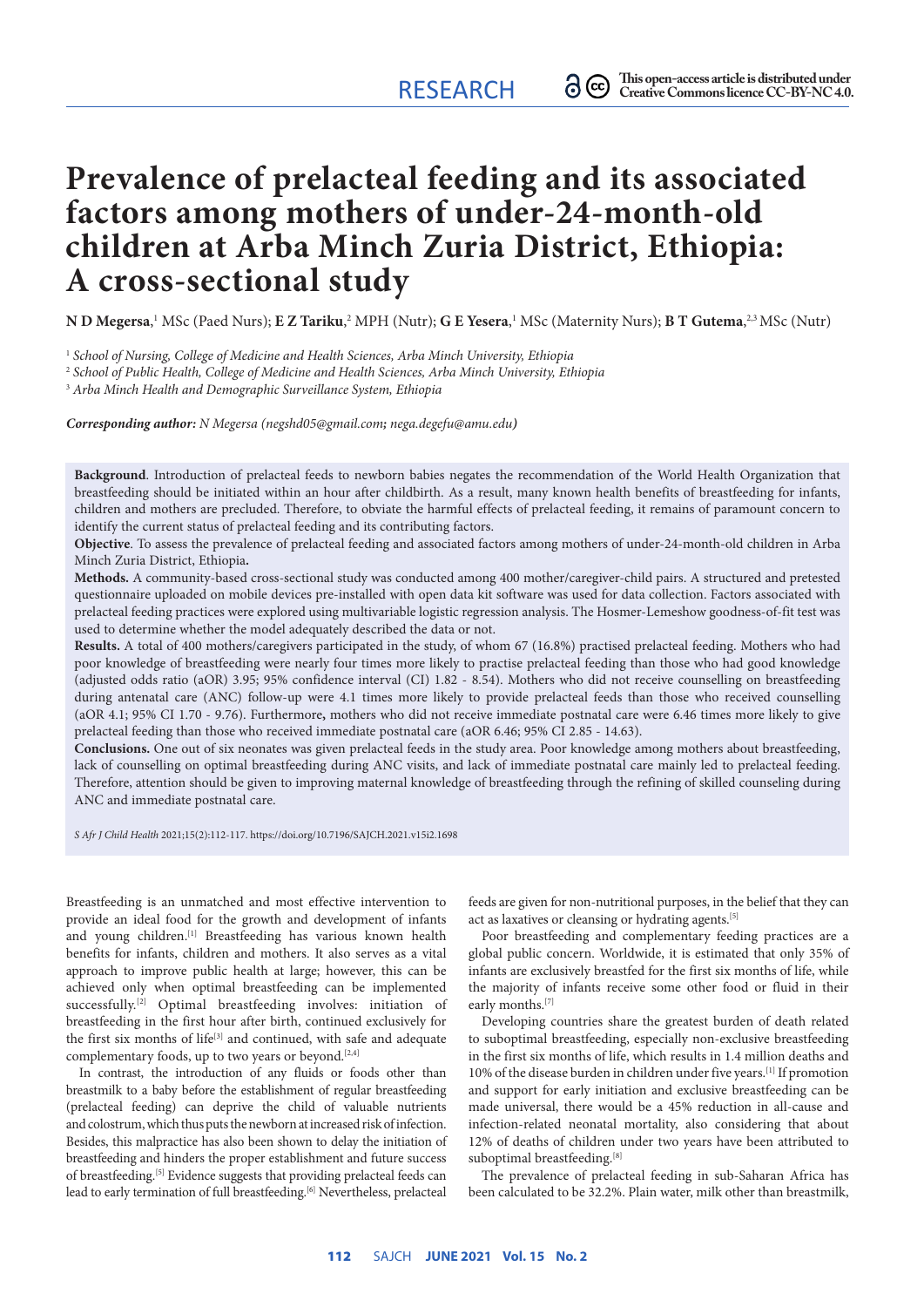## RESEARCH

and sugar or glucose water were some of the prelacteal feeds given to babies.[9] A wide range of harmful newborn feeding practices including prelacteal feeding has been documented in Ethiopia, even after the implementation of infant and young child feeding programmes. The findings of the recent nationwide Ethiopian Demographic and Health Survey (EDHS) showed that the prevalence of prelacteal feeding was 8%.<sup>[10]</sup>

There is a variation in the prevalence of prelacteal feeding from place to place within the country, 75.5% in the Kersa District,<sup>[11]</sup> 45.4% in the Harari region,<sup>[12]</sup> 42.9% in Afar,<sup>[13]</sup> 38.8% in Raya Kobo<sup>[14]</sup> and 15% in Bahir Dar city.<sup>[15]</sup>

Studies so far have identified different factors contributing to prelacteal feeding. These include: father's educational status, mother's occupation, average monthly household income,<sup>[13]</sup> time of initiation of breastfeeding,  $[12-14]$  mode of delivery,  $[14]$  place of delivery  $[12,14]$  and antenatal care (ANC) follow-up.[12]

Many aspects of the relationship between prelacteal feeding and maternal sociodemographic characteristics and healthcare utilisation have been extensively studied and described in the literature. However, there is a paucity of evidence on how equally important factors such as immediate postnatal care (PNC) and maternal breastfeeding knowledge affect prelacteal feeding practice, and were given little attention, particularly in the study area. The present study was therefore aimed to assess the prevalence of prelacteal feeding and its associated factors among mothers of under-24-month-old children in Arba Minch Zuria District, Ethiopia.

### **Methods and materials**

### **Study design and setting**

A community-based cross-sectional study was conducted from February to March 2018 in Arba Minch Health and Demographic Surveillance System (HDSS) sites which were hosted by Arba Minch University. The sites are located in the Arba Minch Zuria District in southern Ethiopia. According to the HDSS report, the district has a total population of 74 157, of whom 3 521 are children under two years. The district comprises 31 kebeles (wards) of which, nine kebeles were within the HDSS limit. The area has three climatic zones: highland, midland and lowland.

### **Sample size determination and sampling procedure**

The sample size was calculated using the single population proportion formula by considering the following assumption: 95% confidence interval (CI), 5% margin of error, 10% for non-response, and best estimates of the proportion of mothers who gave prelacteal feeding being 38.8% from the previous study at Raya Kobo.<sup>[14]</sup> Accordingly, the final computed sample size was 402.

All kebeles within the limits of Arba Minch HDSS were included in the study. Hence, all mothers of under-24-month-old children residing within these kebeles were our source population. The list of mothers with a child under the age of 24 months in these kebeles was retrieved from the HDSS database using the mothers' identification numbers. Then a simple random sampling method was used to select study participants by generating a table of random numbers using Stata statistical software (StataCorp., USA). Finally, the randomly selected participants were accessed in their dwellings by referring to their HDSS household ID.

### **Data collection tool and procedure**

Data were collected using a structured and pretested questionnaire which was adapted from prior studies conducted in different areas and modified accordingly.<sup>[12,14-16]</sup> The questionnaire contained items on sociodemographic characteristics, pregnancy, childbirth, early infant feeding practices, and mothers' health services utilisation. The questionnaire was uploaded on mobile devices running an Android operating system which was preinstalled with Open Data Kit (ODK; Nafundi, USA)) data collection software. In total, nine trained and experienced data collectors and three field supervisors working in Arba Minch HDSS sites collected the data using hand-held devices. The data collectors visited 13 households per day. The collected data were then sent to a server in the HDSS office, aggregated and downloaded. Training was given for two days to data collectors and supervisors, and mainly focused on data collection tools and the mobile data collection platform using ODK to equip data collectors with the skills necessary to manage data collection. The questionnaire was thoroughly reviewed by a senior expert who had experience in question construction to make sure the questionnaire had no mistakes. An expert familiar with the topic also reviewed the tool to see if the questions captured the topic well. A pretest was also conducted on 20 mothers living in a kebele not enrolled in the study, to ensure the quality of the data as well. Data from the pretest were excluded after correcting the wording, sequence and approach of the questions.

#### **Data processing and analysis**

The collected data were cleaned, coded and checked for missing values, and then analysed using SPSS version 20 software (IBM Corp., USA). Descriptive statistics such as frequencies, percentages and proportions were used to summarise pertinent variables and presented using tables and graphs. The family wealth index was constructed via the principal component analysis (PCA) method and the family wealth status was grouped into quantiles. A binary logistic regression model was used to identify factors associated with prelacteal feeding. Crude odds ratios (cOR) with their 95% CIs were computed to assess the association between each independent variable and the outcome variable and to identify variables that were candidates for multivariable analysis. Variables with a *p*-value <0.25 in bivariate logistic regression were entered into the multivariable analysis. An adjusted odds ratio (aOR) with a 95% CI was used to assess the strength of association, and a *p*-value <0.05 was used to assert statistical significance in the final model. The collinearity effect was tested using the variance inflation factor (VIF). Model fitness was checked by using the Hosmer and Lemeshow goodnessof-fit test with the enter method.

### **Measurements and operational definitions**

**Prelacteal feeding** is defined as feeding newborns anything other than breastmilk before breastfeeding is initiated or regularly given within the first three days from birth.<sup>[10]</sup> This was assessed by asking mothers a single question: 'Did you give any food/fluid to your baby in the first three days after birth?' A dichotomised possible response of Yes was scored as 1 and No scored as 0.

**Index child** is the last child of the mother who was less than two years old and for whom the feeding practice was asked.

**Maternal breastfeeding knowledge** was assessed by mothers' responses to the following three questions related to early breastfeeding: (*i*) How long after birth should a newborn start breastfeeding? (correct response: Immediately or less than one hour after delivery.); (*ii*) What do you do with colostrum? (correct response: Give to the infant.); (*iii*) How long should the baby breastfeed exclusively? (correct response: 6 months). Each question was given a score of 1 or 0, depending on a correct or incorrect response, respectively. We then created an overall score of correct knowledge response of 0 - 3. Thus, those who responded to all three questions correctly had good knowledge, those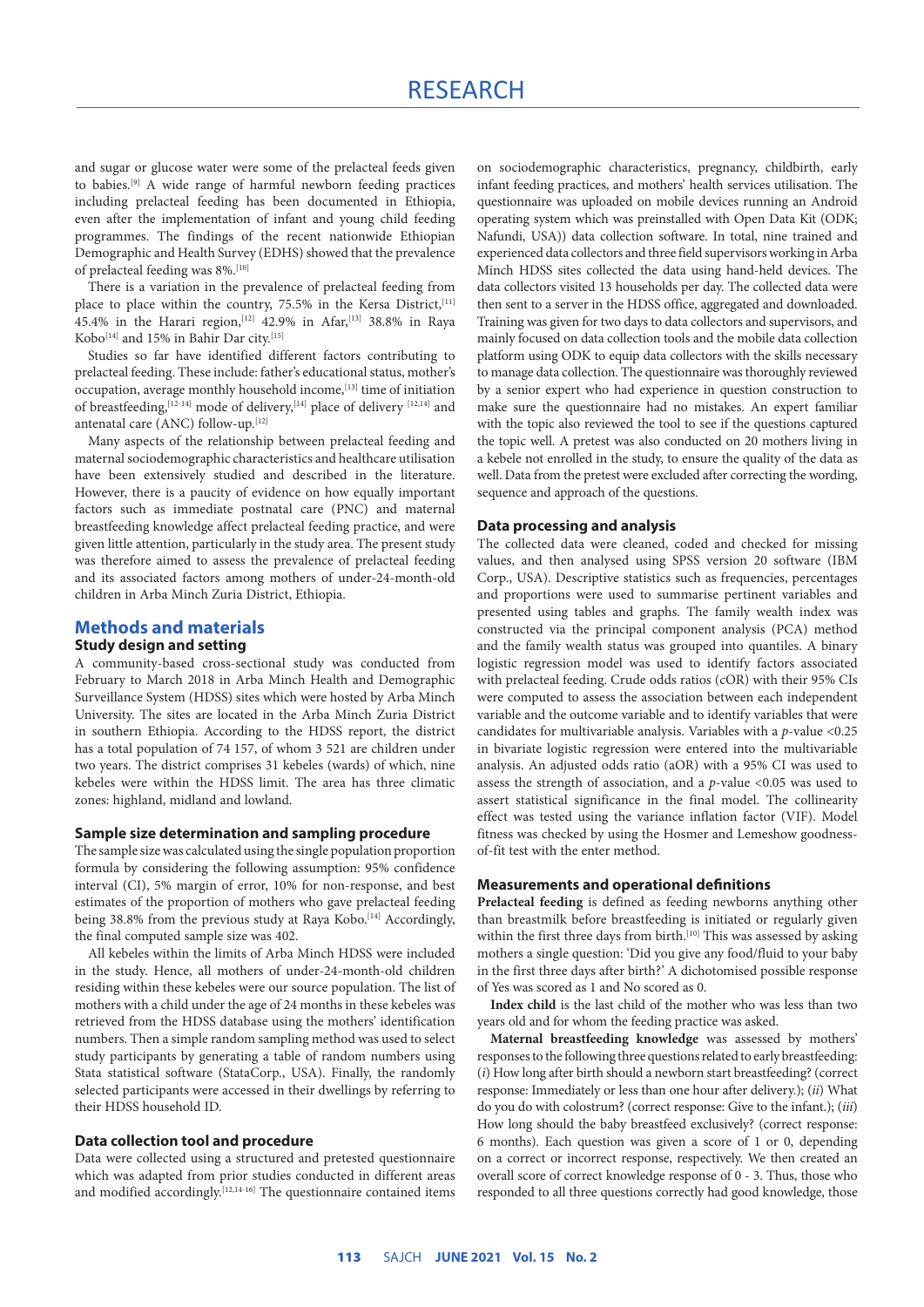with two correct responses had moderate knowledge, and those with one or no correct response had poor knowledge.

### **Results**

### **Sociodemographic characteristics**

A total of 400 mother-child pairs participated in the study, yielding a response rate of 99.5%. The mean (standard deviation (SD)) age of study participants was 29.01 (5.39**)** and ranged from 16 to 42 years. Nearly 77% of study participants were followers of the Protestant religion. The majority of study participants (326 (81.5%)) were of Gamo ethnicity. Seventy-six percent of all mothers in the study area were housewives by occupation. The mean (SD) age of the index child was 9.02 (6.99) months (Table 1).

#### **Table 1. Sociodemographic characteristics of mothers of under-24-month-old children in Arba Minch Zuria District, Ethiopia, in 2018**

| Characteristics                          | $n\left(\%\right)$ |
|------------------------------------------|--------------------|
| Age, years                               |                    |
| $16 - 24$                                | 92(23)             |
| $25 - 34$                                | 231 (57.8)         |
| $\geq$ 35                                | 77 (19.3)          |
| Ethnicity                                |                    |
| Gamo                                     | 326 (81.5)         |
| <b>Zeise</b>                             | 54 (13.5)          |
| Other*                                   | 20(5.1)            |
| Religion                                 |                    |
| Protestant                               | 309 (77.3)         |
| Orthodox Christian                       | 86 (21.5)          |
| Other                                    | 5(1.3)             |
| Occupation                               |                    |
| Housewife                                | 304 (76.8)         |
| Farmer                                   | 64 (16.0)          |
| Other <sup>†</sup>                       | 29(7.2)            |
| Marital status                           |                    |
| Married                                  | 393 (98.3)         |
| Never married                            | 1(0.3)             |
| Separated/widowed                        | 6(1.5)             |
| <b>Educational</b> status                |                    |
| No formal education                      | 232(58.0)          |
| Formal education                         | 168(42.0)          |
| Child's sex                              |                    |
| Male                                     | 205(51.2)          |
| Female                                   | 195 (48.8)         |
| Child's age (months)                     |                    |
| $0 - 11$                                 | 244 (61.0)         |
| $12 - 23$                                | 156(39.0)          |
| Husband's educational status ( $n=393$ ) |                    |
| No formal education                      | 190 (48.3)         |
| Formal education                         | 203 (51.7)         |
| Family wealth status                     |                    |
| Low                                      | 133 (33.3)         |
| Middle                                   | 134 (33.5)         |
| High                                     | 133(33.3)          |
| *Wolayita, Gofa, Amhara.                 |                    |

† Merchant, government employee, own business, daily labourer or prophet.

### **Maternal health care utilisation-related characteristics**

From the total of 400 mothers, 328 (82%) had ANC visits, of whom 49% had four or more visits. Only about one-third (32.9%) of them received counselling on breastfeeding. Nearly one-third of all mothers received immediate PNC. More than half (51.9%) of all mothers gave birth to an index child at home and almost all (97%) of the mothers delivered their index child spontaneously via the vagina. The majority of study participants (80.5%) had more than one birth (were multiparous) (Table 2).

### **Prevalence of prelacteal feeding**

Out of 400 mothers, prelacteal feeding was given by 16.8% (95% CI 13.0 - 20.0). Of the latter, non-breastmilk constituted the most common prelacteal feed, and was given by 42 (10.5%) of the respondents. Other prelacteal feeds were sugar water and coffee leaves boiled in sugar water. Of those who gave prelacteal feeds, 13.5% said that insufficiency of breastmilk was a major reason for providing prelacteal feeds (Table 3).

### **Mothers' knowledge of breastfeeding**

Most mothers (85.8%) knew that breastfeeding should begin immediately or within one hour after birth, and 53.5% of mothers

**Table 2. Maternal health service utilisation and child-related characteristics in Arba Minch Zuria District, Ethiopia, in 2018**

| <b>Variables</b>                                            | $n\left(\%\right)$ |
|-------------------------------------------------------------|--------------------|
| ANC follow-up for the index child $(n=400)$                 |                    |
| Yes                                                         | 328 (82.0)         |
| No                                                          | 72 (18.0)          |
| Number of ANC follow-ups $(n=328)$                          |                    |
| 1                                                           | 4(1.0)             |
| $2 - 3$                                                     | 127(31.8)          |
| >4                                                          | 197 (49.3)         |
| Received counselling on breastfeeding at ANC<br>$(n=328)$   |                    |
| Yes                                                         | 108(32.9)          |
| No                                                          | 220(67.1)          |
| Place of delivery                                           |                    |
| Home                                                        | 192 (48.0)         |
| Health facility                                             | 208 (52.0)         |
| Mode of delivery                                            |                    |
| Caesarean                                                   | 12(3.0)            |
| Vaginal                                                     | 388 (97.0)         |
| Perceived size of baby at birth                             |                    |
| Small                                                       | 121(30.3)          |
| Medium                                                      | 212 (53.0)         |
| Large                                                       | 67(16.8)           |
| Immediate postnatal care                                    |                    |
| Yes                                                         | 135(33.8)          |
| N <sub>o</sub>                                              | 265 (66.3)         |
| Encountered breast problem after delivery of index<br>child |                    |
| Yes                                                         | 60(15.0)           |
| N <sub>o</sub>                                              | 340 (85.0)         |
| Parity                                                      |                    |
| Primipara                                                   | 78 (19.5)          |
| Multipara                                                   | 322 (80.5)         |
| $ANC = antenatal care$                                      |                    |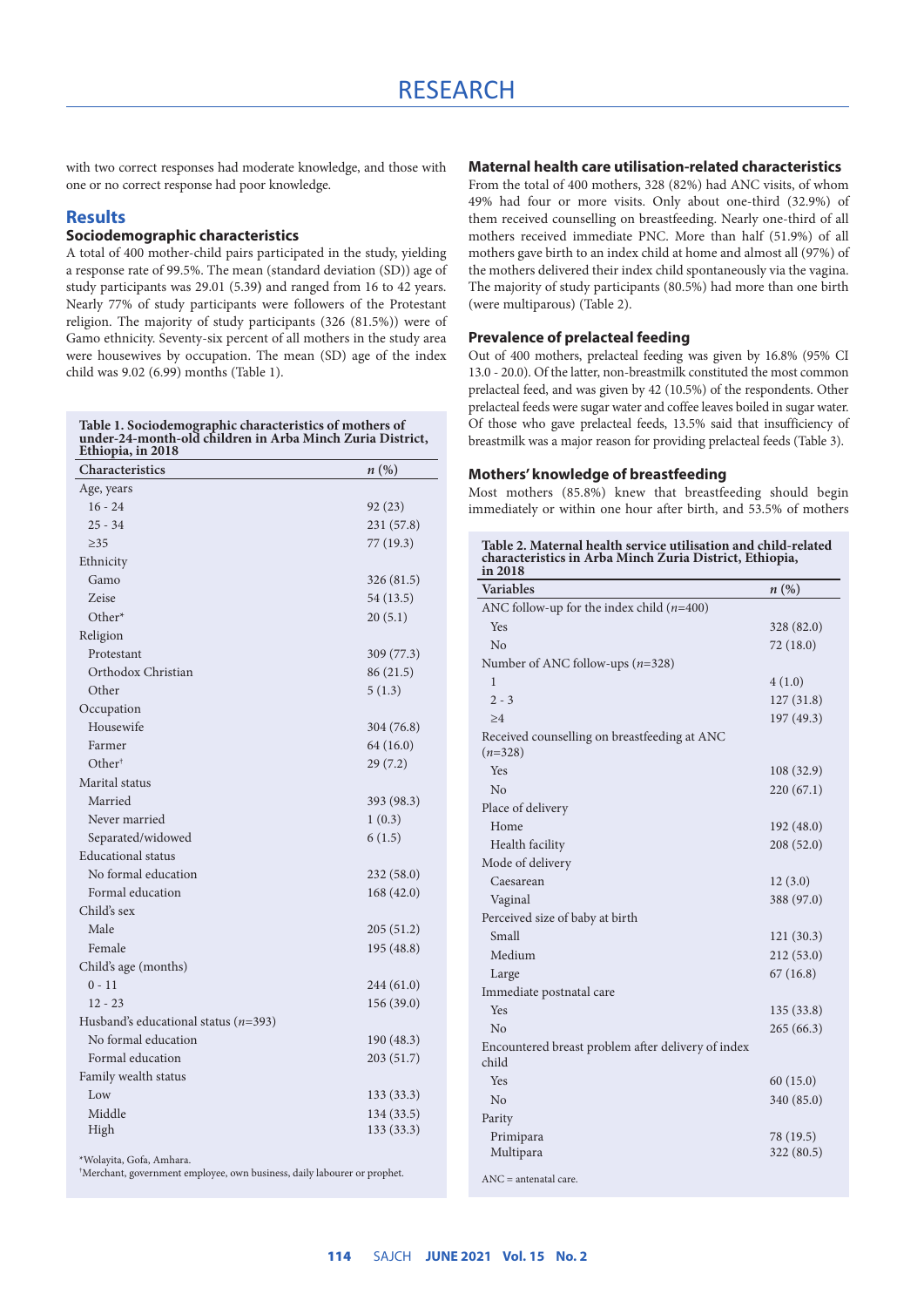#### **Table 3. Prelacteal feeding practices of mothers of under-24-month-old children in Arba Minch Zuria District, Ethiopia, in 2018**

| <b>Feeding practices</b>                               | $n(\%)$    |
|--------------------------------------------------------|------------|
| Did you give any food/fluid to your newborn before     |            |
| the first 3 days of life?                              |            |
| No                                                     | 333 (83.3) |
| Yes                                                    | 67(16.8)   |
| Type of prelacteal food given to baby                  |            |
| Milk other than breastmilk                             | 42(10.5)   |
| Rolled butter                                          | 7(1.8)     |
| Clean water                                            | 3(0.8)     |
| Other                                                  | 15(3.8)    |
| Reason for giving prelacteal food $(n=67)$             |            |
| Insufficient breastmilk                                | 54 (13.4)  |
| To stimulate sucking                                   | 2(0.5)     |
| For cleaning infants' GIS                              | 4(1.0)     |
| Other                                                  | 7(1.8)     |
| Influence from others to give prelacteal food $(n=67)$ |            |
| No                                                     | 36 (46.3)  |
| Yes                                                    | 36 (53.7)  |
| Source of influence to give prelacteal food $(n=36)$   |            |
| Family                                                 | 12(33.3)   |
| Neighbour                                              | 16(44.4)   |
| <b>TBA</b>                                             | 8(22.2)    |
|                                                        |            |

GIS = gastro-intestinal system; TBA = traditional birth attendant.

recognised that babies should be fed colostrum. Nearly two-thirds (68.5%) of study participants mentioned that a child should be fed only breastmilk until six months of age. Overall, 46.0%, 17.8% and 36.3% of all study participants had good, moderate and poor knowledge, respectively, of breastfeeding.

### **Factors associated with prelacteal feeding practice**

In the multivariable model, not receiving counselling on breastfeeding, lack of immediate PNC, and poor mothers' knowledge of breastfeeding were positively associated with prelacteal feeding  $(p \le 0.05)$ . Mothers who did not receive counselling about breastfeeding during antenatal follow-up were 4.1 times more likely to provide prelacteal feed to their babies, compared with those who received counselling (aOR 4.1; 95% CI 1.70 - 9.76). The odds of giving prelacteal feed were 6.46 times higher among mothers who did not have immediate postnatal care than those who received immediate PNC (aOR 6.46; 95% CI 2.85 - 14.63). Furthermore, mothers who had a poor and moderate level of knowledge about breastfeeding were 3.95 and 3.12 times more likely to give prelacteal feeds to their babies than those who had good knowledge, respectively. Hence, as mothers' knowledge of of breastfeeding increases, prelacteal feeding practices decrease (Table 4).

### **Discussion**

Considerable improvements have been achieved in prelacteal feeding practices in Ethiopia. A countrywide survey showed a reduction in the prevalence of prelacteal feeding from 27% in 2011<sup>[17]</sup> to 8% in 2016.[10] However, in the current study, the prevalence of prelacteal feeding was 16.8%, which is two times higher than stated in the recent EDHS report. The prevalence of prelacteal feeding in the current study is also higher than that in a finding in North Wello Zone of 11.1%.[16] This difference may be attributed to disparity in the residency of respondents. In the latter study, participants resided in cities where there was broader access to information and healthcare services, unlike the current study which was conducted in rural parts of the district. A nearly consistent finding was reported in a study from Bahir Dar City, in which the prevalence of prelacteal feeding was 15%.<sup>[15]</sup>

The prevalence of prelacteal feeding in the present study was significantly lower than that reported in Jammu and Kashmir in India (88%),[18] Kersa District in Ethiopia (75.8%),[11] and Vietnam (73.3%).[19] This substantial variance may be credited to differences in cultural beliefs, practices related to newborn feeding, and sample size. Additionally, higher prevalences of prelacteal feeding have been reported in Egypt  $(57.8\%)^{[20]}$  and the Afar  $(42.9\%)$ ,  $^{[13]}$  Harar  $(45.4\%)$ <sup>[12]</sup> and Raya Kobo regions (38.8%).<sup>[14]</sup>

The finding of a study from northern Nigeria also showed a significantly higher prevalence (85.2%) of prelacteal feeding, as compared with the current finding.[21] This discrepancy might result from a difference in the respondents' age category. In the former study, participants were younger girls aged 10 - 14 years who were married. This group of younger girls was liable to give prelacteal feeds because they were not sufficiently mature and experienced to feed newborns.

Our study revealed that milk other than mothers' breastmilk accounted for the highest proportion (10.5%) of prelacteal feeds provided by the mother, followed by rolled butter (1.8%) and clean water (0.8%). Butter was also reported as a common prelacteal feed in Raya Kobo<sup>[14]</sup> whereas plain water was described as a predominant prelacteal feed in the Harari region.<sup>[12]</sup>

In the current study, counselling on breastfeeding during ANC visits was associated with reduced risk of prelacteal feeding practice. A consistent finding was reported in a study from Kolkata and Maharashtra in India, and in north-eastern Ethiopia, in which the odds of giving prelacteal feeds were higher among mothers who had not received counselling than among those who had.<sup>[16,22,23]</sup>

The present study found that mothers who had received immediate PNC had a lower likelihood of giving prelacteal feeding than those who had not received it; this was because mothers who were visited by healthcare providers immediately after birth (within six hours) would have a greater chance of obtaining counselling on optimal breastfeeding.

A lower level of knowledge about breastfeeding was one of the significant factors that was positively associated with prelacteal feeding practice in our study. A parallel finding was reported in studies from rural Sidama and Vietnam in which a higher knowledge score on breastfeeding corresponds with minimal odds of giving prelacteal feeds.<sup>[19,24]</sup> This evidence signals an increasing need for encouraging strategies that enhance the dissemination of health information to improve knowledge of the community about optimal breastfeeding.

The main strength of this study is the utilisation of an appropriate model for analysis and sampling procedure to yield a representative sample. Despite this strength, the study also had the following shortcomings: its findings rely on the women's memory, which is subjected to recall bias, even though attempts such as probing to help them remember, were made. The study also has the drawbacks of cross-sectional study design.

#### **Conclusions and recommendations**

Despite the implementation of infant and young child feeding programmes, one out of six neonates in the study area still receives prelacteal feeds. Prelacteal feeding practice thrives among mothers who do not have immediate postnatal care, those who did not receive counselling about breastfeeding during ANC visits, and mothers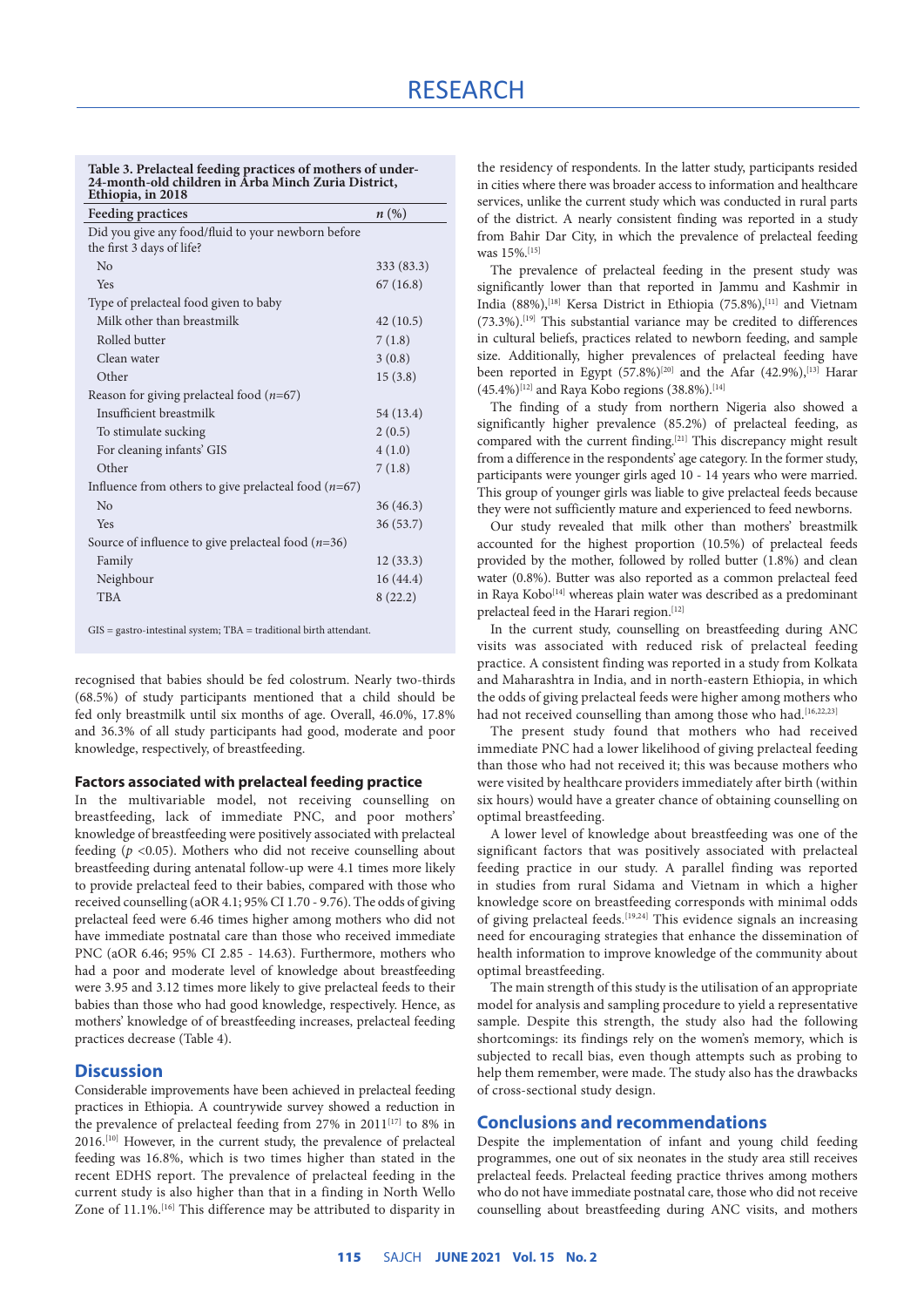| Factors                         | Prelacteal feeding |                 |                         |                         |
|---------------------------------|--------------------|-----------------|-------------------------|-------------------------|
|                                 | No, $n$ $(\%)$     | Yes, $n$ $(\%)$ | $cOR$ (95% CI)          | aOR (95% CI)            |
| Mother's educational level      |                    |                 |                         |                         |
| No formal education             | 201 (86.6)         | 31(13.4)        | $0.57(0.33 - 0.96)^{*}$ | $0.58(0.29 - 1.17)$     |
| Formal education                | 132(78.6)          | 36(21.4)        | 1                       | 1                       |
| Received counselling on BF      |                    |                 |                         |                         |
| N <sub>o</sub>                  | 167(75.9)          | 53(24.1)        | $3.97(1.81 - 8.69)^{*}$ | 4.1 $(1.70 - 9.76)^*$   |
| Yes                             | 100(92.6)          | 8(7.4)          | 1                       | $\mathbf{1}$            |
| Breast problem encountered      |                    |                 |                         |                         |
| N <sub>o</sub>                  | 287 (84.4)         | 53(15.6)        | $\mathbf{1}$            | $\mathbf{1}$            |
| Yes                             | 46(76.7)           | 14(23.3)        | $0.61(0.31 - 1.18)$     | $1.46(0.63 - 3.39)$     |
| Perceived size of baby at birth |                    |                 |                         |                         |
| Small                           | 96(79.3)           | 25(20.7)        | $0.90(0.44 - 1.86)$     | $1.58(0.62 - 4.05)$     |
| Medium                          | 185 (87.3)         | 27(12.7)        | $0.51(0.25 - 1.02)$     | $0.50(0.22 - 1.18)$     |
| Large                           | 52(77.6)           | 15(22.4)        | 1                       | 1                       |
| Place of delivery               |                    |                 |                         |                         |
| Home                            | 165(85.9)          | 27(14.1)        | $0.68(0.40 - 1.17)$     | $0.72(0.35 - 1.49)$     |
| Health facility                 | 168(80.8)          | 40(19.2)        | 1                       | 1                       |
| Immediate postnatal care        |                    |                 |                         |                         |
| No                              | 208(78.5)          | 57(21.5)        | $3.43(1.69 - 6.95)$     | $6.46$ (2.85 - 14.63)*  |
| Yes                             | 125(92.6)          | 10(7.4)         | $\mathbf{1}$            | 1                       |
| Mother's knowledge of BF        |                    |                 |                         |                         |
| Poor                            | 114(78.6)          | 31(21.4)        | $2.11(1.15 - 3.86)^{*}$ | $3.95(1.82 - 8.54)^{*}$ |
| Moderate                        | 56 (78.9)          | 15(21.1)        | $2.08(1.00 - 4.31)^{*}$ | $3.12 (1.26 - 7.72)^*$  |
| Good                            | 163(88.6)          | 21(11.4)        | 1                       | $\mathbf{1}$            |
| Family wealth status            |                    |                 |                         |                         |
| Low                             | 103(77.4)          | 30(22.6)        | $2.48(1.25 - 4.92)^{*}$ | $2.18(0.95 - 4.99)$     |
| Middle                          | 111(82.8)          | 23(17.2)        | $1.76(0.86 - 3.59)$     | $1.41(0.59 - 3.38)$     |
| High                            | 333 (89.5)         | 14(10.5)        | $\mathbf{1}$            | $\mathbf{1}$            |

**Table 4. Factors associated with prelacteal feeding among mothers of under-24-month-old children in Arba Minch Zuria District, Ethiopia, in 2018**

cOR = crude odds ratio; aOR = adjusted odds ratio; BF = breastfeeding. \**p*<0.05.

with poor knowledge of breastfeeding. The findings of this study, therefore, emphasise the need to improve mothers' knowledge of breastfeeding, and the importance of skilled counselling on optimal breastfeeding during ANC visits. Furthermore, special attention should be given to mothers during immediate postnatal care to mitigate the burden of prelacteal feeding practice. Lastly, this study calls for further qualitative research in the study area to anticipate how best the finding of this study will be utilised.

**Declaration.** An institutional review board of Arba Minch University College of Medicine and Health Science approved this study. An official letter from Arba Minch University College of Medicine and Health Sciences research co-ordination office was submitted to the zonal health office. A permission letter from the zone was submitted to the Arba Minch Zuria District authority. Verbal informed consent was obtained from study participants before commencing face-to-face interviews.

**Acknowledgements.** First and foremost, we express our gratitude to Arba Minch University College of Medicine and Health Sciences for the opportunity to conduct this research. Our special thanks go to the Arba Minch HDSS Centre for providing preliminary data and the sampling frame. The authors are also glad to affirm their appreciation of the data collectors, supervisors and various stakeholders who helped us during data collection.

**Author contributions.** ND, EZ and GE participated in conceiving the study and wrote the proposal. BT and ND supervised the data collection process and reviewed the manuscript frequently. ND, EZ, BT and GE were also involved in the method, analysis and interpretation of the findings. The datasets used and/or analysed during the current study are available from the corresponding author on request.

**Funding.** This study was supported by Arba Minch University. **Conflicts of interest.** None.

- 1. World Health Organization. Infant and young child feeding: Model chapter for textbooks for medical students and allied health professionals. Geneva: WHO, 2009.
- 2. United Nations Children's Emergency Fund. Nurturing the health and wealth of nations: The investment case for breastfeeding. New York: UNICEF, 2017:12. (accessed 21 February 2017).
- 3. Kramer MS, Kakuma R. The optimal duration of exclusive breastfeeding. Protecting infants through human milk. New York: Springer, 2004:63-77.
- 4. World Health Organization. Guiding principles for feeding non-breastfed children 6 - 24 months of age. Geneva: WHO, 2005.
- 5. Laroia N, Sharma D. The religious and cultural bases for breastfeeding practices among the Hindus. Breastfeed Med 2006;1(2):94-98. [https://doi.org/10.1089/](https://doi.org/10.1089/bfm.2006.1.94) [bfm.2006.1.94](https://doi.org/10.1089/bfm.2006.1.94)